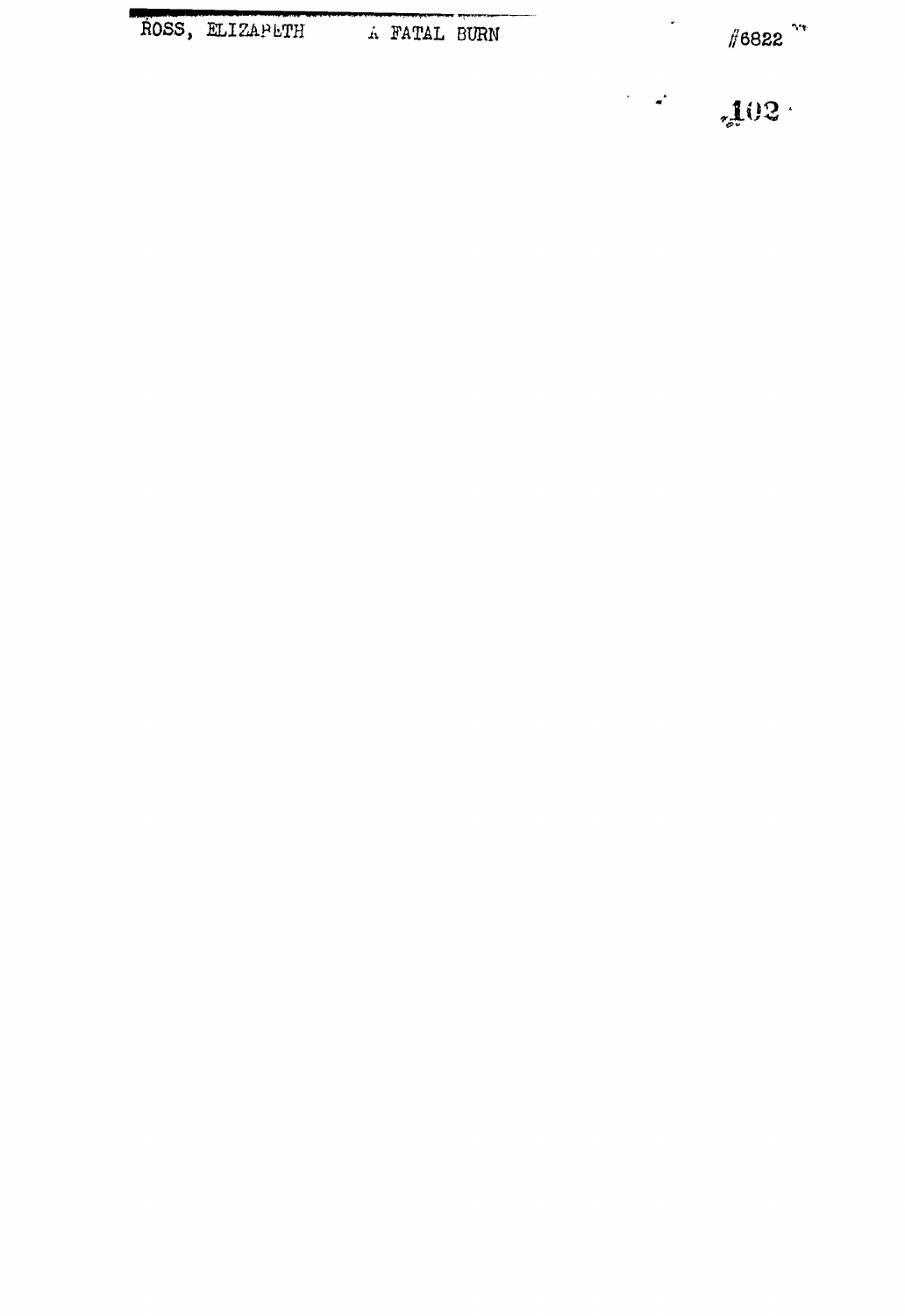## ROSS, NLIZABETH. A FATAL BURN. (6822)

Elizabeth%Ross, Field Worker Indian-Pioneer History XO"3 July 21, 1937

A Fatal Burn

A brief account is herein given of the fatal burning of Miss Mary Stapler, which occurred at Rose Cottage, in 1860 at Park Hill, Cherokee Nation, Indian Territory, at the home of Chief John Ross. His wife, Mary Bryan Stapler, was a cousin to Miss Stapler. Miss Stapler visited the Cherokee Nation expecting to become a school teacher. As the Seminaries closed in 1856 for want of funds it would seem that she desired to be appointed to teach in the Female Seminary building, in which a-public school was placed in operation in I860, But at the time of the fatal accident the school had not been made operative. After arriving at the home of Chief John Ross, Miss Stapler is said to have given instruction to the Chief's two young children, Anna .and John.

No one now living is able to give definite particulars as to the date of the accident, but it probably occurred early in the year, as the weather was cold. Miss Stapler's dress caught fire as she. stood in front of an open fireplace.  $\beta$ he ran out into the yard, covered with flames. She was overtaken and the flames extinguished, but she had received injuries